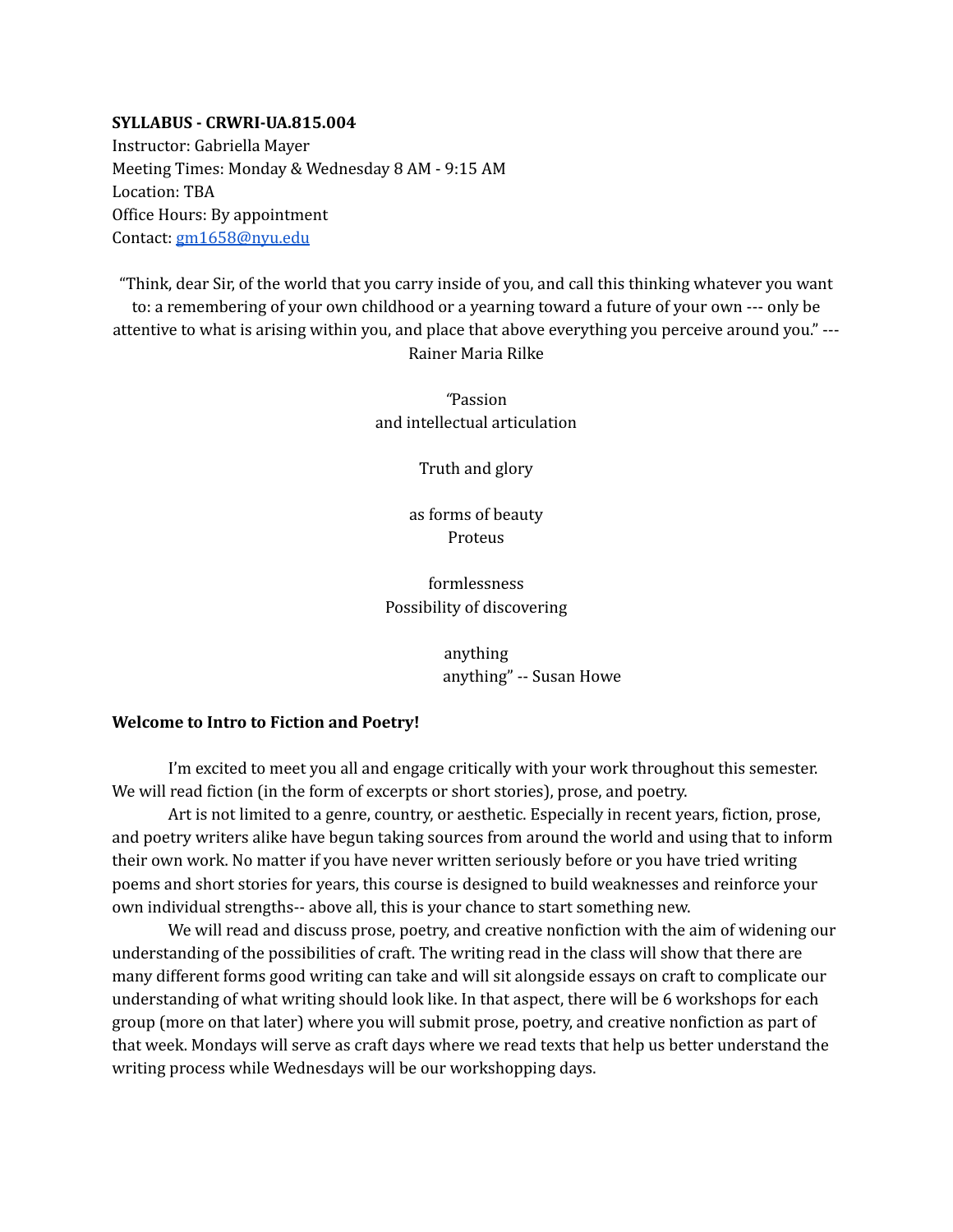Most importantly, there are no creative limits in this class.

#### Required Texts

Course reader (to be given in class or NYU Classes) *Three Steps on the Ladder of Writing* --- Helene Cixous *A Poetry Handbook* -- Mary Oliver *Deaf Republic --* Ilya Kaminsky *Blood Dazzler* -- Patricia Smith *Autobiography of Red* -- Anne Carson

Please print out any assigned readings and bring them to class. For the books listed above, you are responsible for purchasing or finding your own copies. Please find copies of the books either on NYU Bookstore, Amazon, Bobst library, or in a local bookstore. If you have trouble securing any of the following materials, please do not hesitate to reach out.

#### Grading

#### Attendance & Participation –– 30%

● This is a discussion-based class and will prove only as enjoyable and helpful as your insight and input level. As such, you should be an active member of the class. This means offering thoughtful responses to the assigned readings as well as a respectful ear for the opinions of colleagues. In workshop on Wednesdays, this means constructive feedback on writing pieces and, if you are the writer being workshopped, professional treatment of the critiques given. I'll touch more on how you can participate even when you don't feel you have a lot to say on the first day.

#### Submissions –– 20%

- In each class when time allows, you guys will write for a few minutes based on the writing prompt I give. You can either use this toward a work later in the semester or let it inform you to go in a direction you've been wanting to explore artistically.
- A significant portion of this class will be the writing workshop. Each of you will submit prose/short story pieces and poems. These will be read and critiqued by us in class on Wednesdays. To maintain appropriate standards, full sessions, and an enriching experience for all, it is essential to submit work that reflects the best of your ability. If you are scheduled to be workshopped on a given Wednesday, please bring fifteen copies of your piece to class the preceding Monday. Poems can be of any length. Short stories should fall between a 7-10 page range. For prose or any other genre you'd want to explore, go for 500-1000 words, though if it is longer than that, please email me.

#### Weekly Responses –– 20%

• For every student being workshopped in a certain week, there must be a typed response given to each of them. Please print out two copies of this letter to be given to the classmate and me.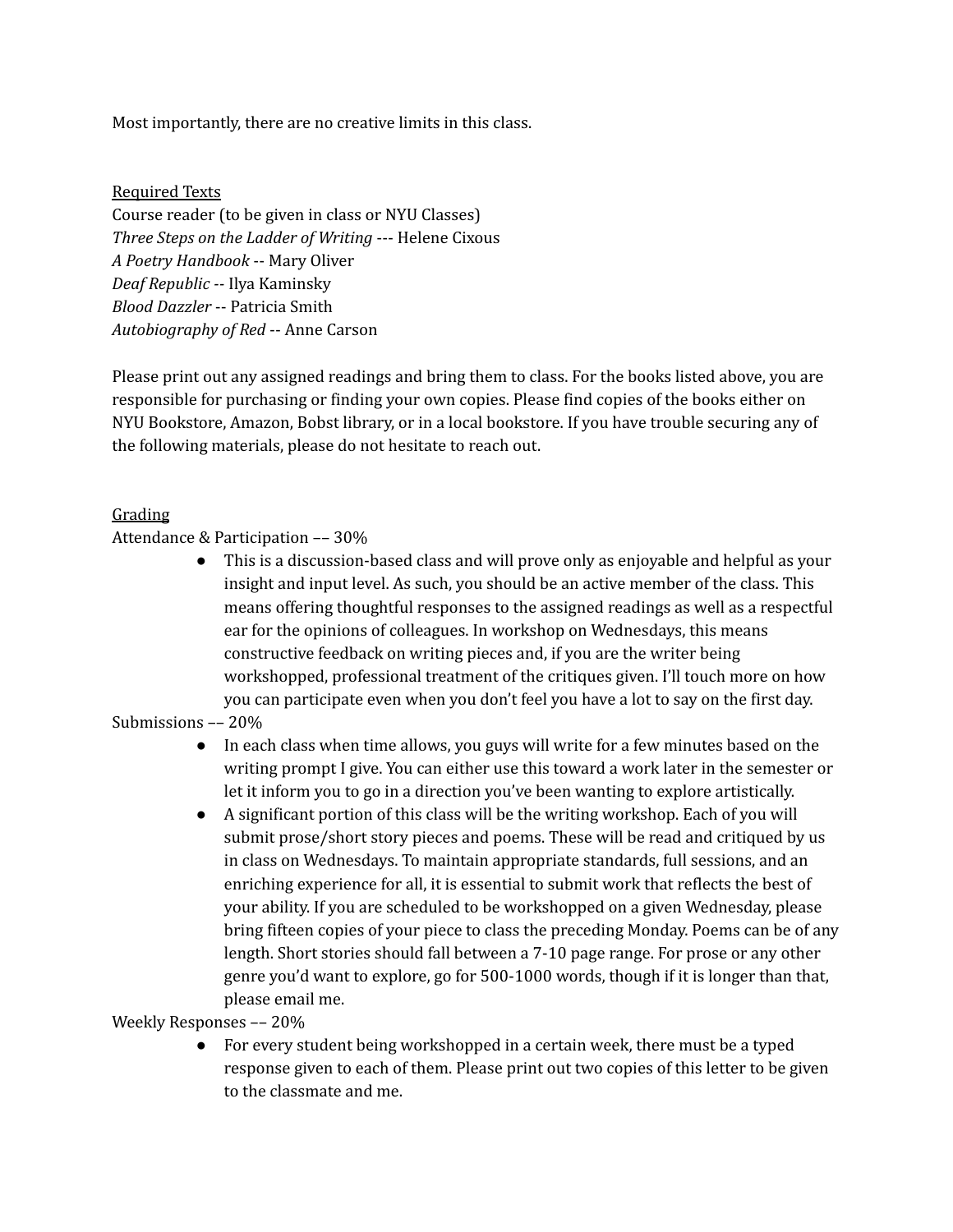Final Portfolio (submitted at end of the semester) –– 30%

● This will be gone over later on in the semester, but I do ask for a cover page with your name and title of the portfolio, an artist's statement, and a selection of work you have done during this class.

#### Workshop & What to Submit

Students will be split into two workshop groups: Group A and Group B. I will decide who will go into each one on the first day of class.

Any item submitted as part of workshop should not be graded based on *subjective quality,* but *objective*. This is a class about exploring the wonders beyond the surface of the written word and that must be honored. When an edit to someone's piece is made, to create art of any kind means placing yourself in a state of vulnerability, which can be difficult. In that respect, anyone present in the class must keep and give that empathy for showing the deepest parts of yourself to anyone presenting.

### **Attendance**

8 AM classes are difficult, I completely understand that. That being said, the majority of this class is *discussion-based*, meaning that you will be spending a lot of time discussing your fellow students' works and the texts given out in the reading materials/NYU Classes. Thus, you should try not to be late to class and potentially miss out on any insights made re: the readings or the other students in class. You can email me ahead of time if you know you are going to be late and it won't be held against you.

All students are allowed one unexcused absence. Each absence beyond that will drop your letter grade by a third (i.e. B+ to B, B to B-, etc.). If you do have to miss class due to an emergency or religious reasons, please email me.

Side note: While not required, I do encourage you to attend readings held by the NYU Creative Writing department or in another venue in the city. There are so many amazing writers that present their works or speak in panels throughout the year -- what better way to get another perspective on writing than that? I will mention such opportunities throughout the semester or you can sign up to get notified of them on the program's listserv. Should you choose to attend one, you can write up a one-page response and I will count that as +2% towards your final portfolio grade.

#### Office Hours

I require all students to come to office hours at least once during the semester, although you are welcome (and encouraged) to attend more frequently. Office hours are a chance for me to get to know you, your interests, and your goals as a writer. It's also a chance for you to get further feedback on your writing or discuss any material we didn't get to in class. If you have a scheduling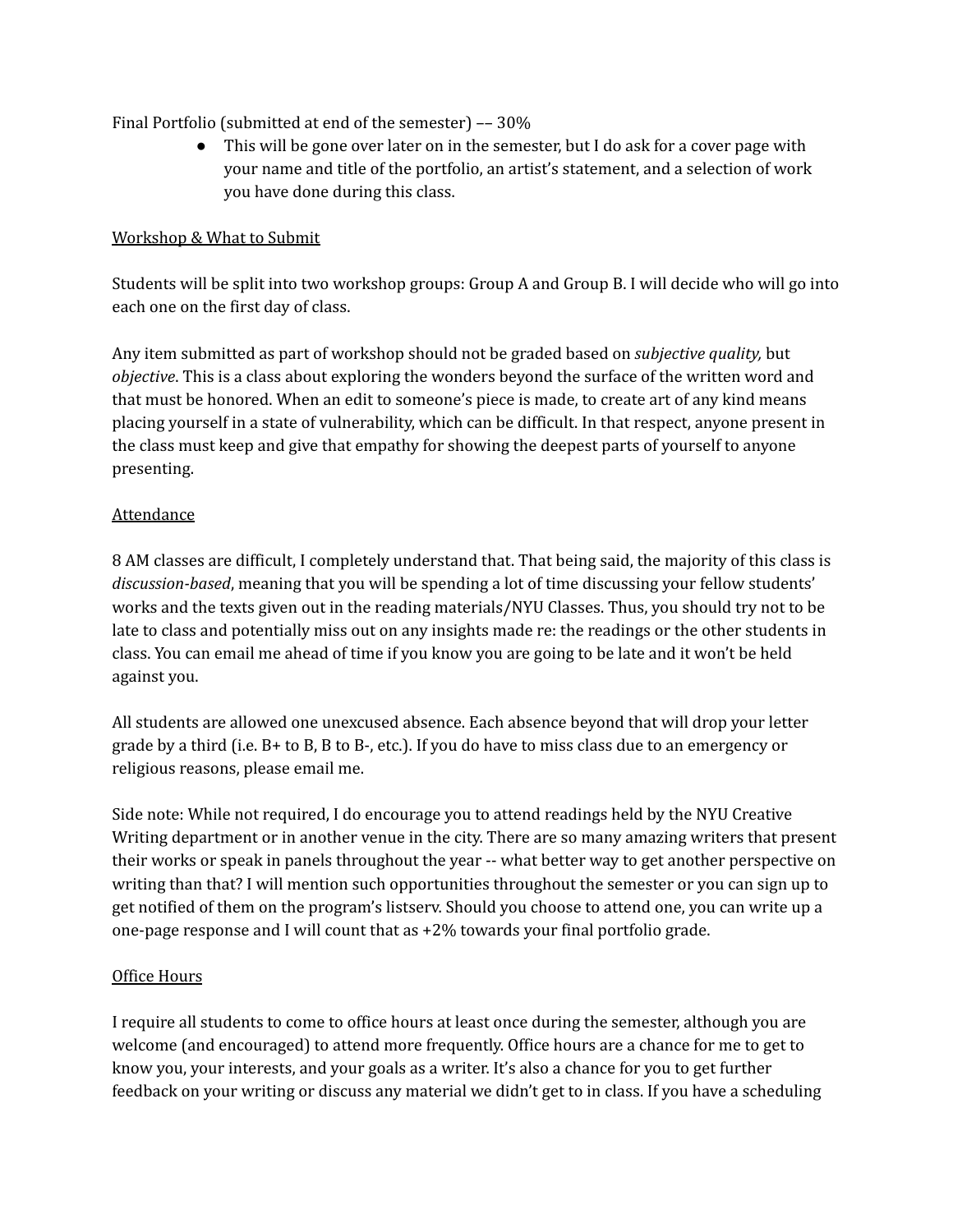conflict, please email me or talk to me before or after class and we can work out an alternative meeting time. Additionally, if you have any concerns you are uncomfortable raising in class, please don't hesitate to let me know.

### Plagiarism

You signed up for this class because you want to write, right? Don't try to use work written by other people and try to pass them off as your own. It ain't cool. There is a zero-tolerance policy in place for plagiarism. Upon discovery, I will take measures to lead your case to the department.

I know this doesn't apply to 99% of you, but it still must be said. **Just don't do it.** It's disrespectful to me, the other students in class, and the author from who you are taking text.

### Student Wellness Policy

Unless we see explicit evidence in workshop that the speaker of a work is the writer themselves, we as the reader assume the speaker is fictional. However, certain content relating to murder, depression, suicide, sexual assault, or severe mental distress, such as seems to be a possible cry for help, will likely prompt the instructor's attention. Please send an email putting this work in context before submitting work, especially for workshop, that may be interpreted as such. If you do feel you need someone to talk to at any point in the semester, please feel safe to reach out to me and I can guide you to the NYU Wellness Center.

This class is a sacred, safe space and I want it to be a creative outlet and source of support for anything you need in your life.

#### Disability Disclosure Statement

Academic accommodations are available to any student with a chronic, psychological, visual, mobility, learning disability, or who is deaf or hard of hearing. Students should please register with the Moses Center for Students with Disabilities at 212-998-4980.

NYU's Henry and Lucy Moses Center for Students with Disabilities 726 Broadway, 2nd Floor New York, NY 10003-6675 Telephone: 212-998-4980 Voice/TTY Fax: 212-995-4114 Web site: <http://www.nyu.edu/csd>

# Provisional Schedule (subject to change)

# *WEEK 1*

Wed 9/8 --- **First Day of Class**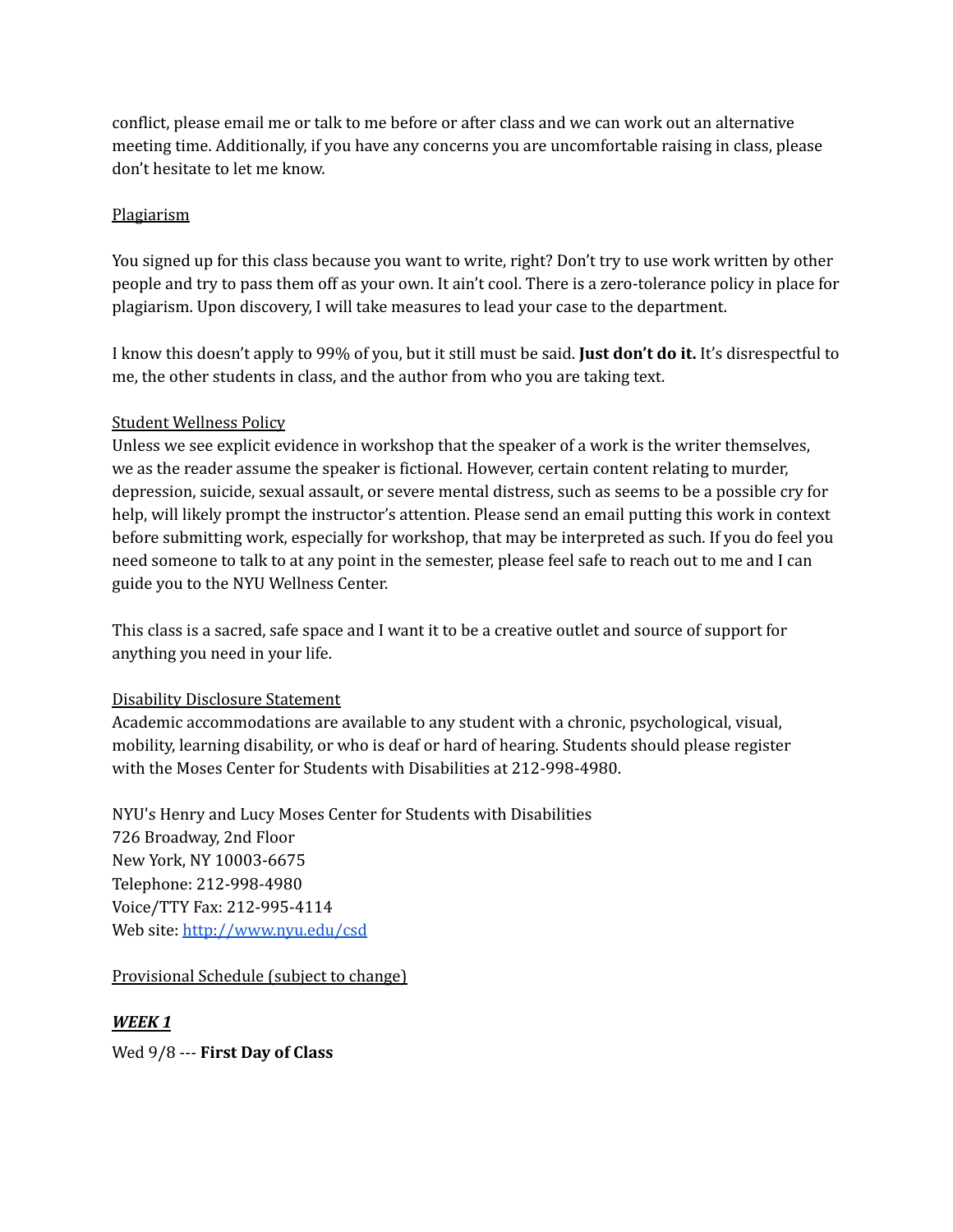Going over the syllabus, meeting each other, discuss "What is a poem?" through "The Hill We

Climb-- Amanda Gorman

Before class: Bring in a poem or prose piece into class where you'll explain what you like about it

#### *WEEK 2*

Mon 9/13 --- "Why Perspectives in Aesthetics Differ" from *Perspectives in Aesthetics,* Peyton E. Richter (in reader) "Getting Ready" and "Diction, Tone, Voice" from *A Poetry Handbook*-- Mary Oliver

Wed 9/15 --- Group A Poetry Workshop

# *WEEK 3*

Mon 9/20 --- *Ten Nights Dreaming*-- Natsume Soseki (in reader)

Wed 9/22 --- Group B Poetry Workshop

# *WEEK 4*

Mon 9/27 -- *Blood Dazzler* excerpts-- Patricia Smith, Paul Celan selections (reader)

Wed 9/29 -- Group A Poetry Workshop

# *WEEK 5*

Mon 10/4 -- Selections from *No One Belongs Here More Than You*-- Miranda July, *Three Steps* pgs.

77-89 - Cixous

Wed 10/6 --- Group B Poetry Workshop

# *WEEK 6*

Mon 10/11-- **NO CLASS (Fall holiday)**

# Tue 10/12 -- **Legislative Day (Monday schedule)**

*Are You My Mother?*- Alison Bechdel (excerpt), *The Chosen*-- Chaim Potok (excerpt), Anna Akhmatova (in reader)

Wed 10/13 --- Group A Poetry Workshop

# *WEEK 7*

Mon 10/18 --- Yehuda Amichai, Mahmoud Darwish, *Homeland Elegies*-- Akhtar (excerpt)

Wed 10/20 --- Group B Poetry Workshop

# *WEEK 8*

Mon 10/25 --- *Deaf Republic --* Ilya Kaminsky

Wed 10/27 --- Group A Fiction/Prose Workshop

# *WEEK 9*

Mon 11/1 --- Ingrid Bachmann, Clarice Lispector (reader), *Three Steps* pgs. 32-42 - Cixous